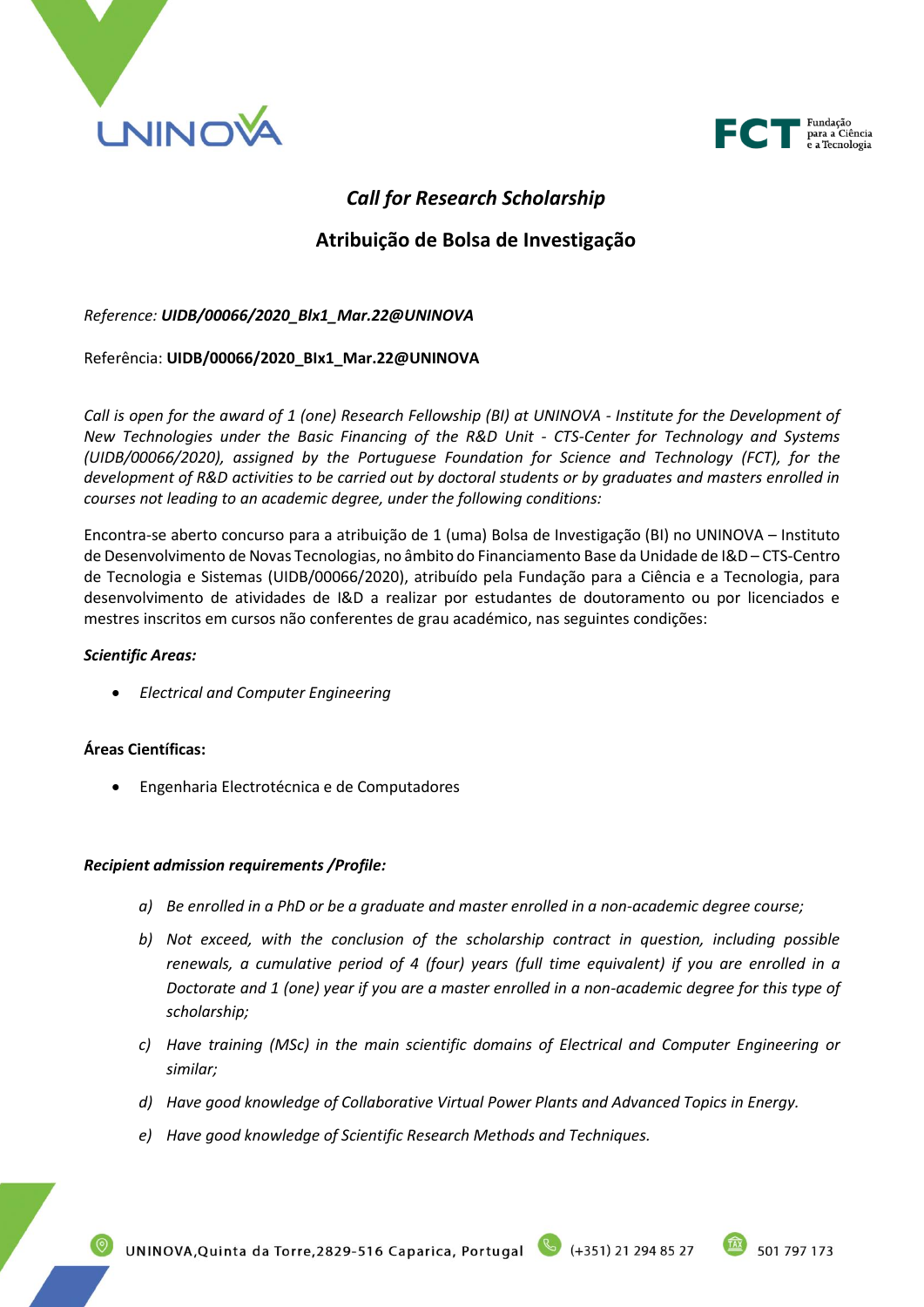



- *f) Have good knowledge of Entrepreneurship Methods.*
- *g) Fluent in English, written and spoken (Mandatory);*
- *h) Good communication and interpersonal skills.*

*Candidates who have obtained the degree abroad must have the degree recognized in Portugal, pursuant to Decree-Law No. 66/2018 of August 16th .*

### **Requisitos de admissão/Perfil dos destinatários:**

- a) Estar inscrito num doutoramento ou ser licenciado e mestre inscrito em curso não conferente de grau académico;
- b) Não exceder, com a celebração do contrato de bolsa em causa, incluindo as renovações possíveis, um período acumulado de 4 (quatro) anos (equivalente a tempo inteiro), se estiver inscrito em doutoramento e de 1 (um) ano se for mestre inscrito em curso não conferente de grau académico, para esta tipologia de bolsa;
- c) Ter formação (Mestrado) nas áreas científicas principais de Engenharia Eletrotécnica e Computadores ou similar;
- d) Ter bons conhecimentos e experiência de investigação em "Virtual Power Plants" colaborativas e tópicos Avançados em Energia;
- e) Ter bons conhecimentos de Métodos e Técnicas de Investigação Científica;
- f) Ter bons conhecimentos de Métodos de Empreendedorismo;
- g) Fluente em inglês escrito e falado (Obrigatório);
- h) Boa capacidade de comunicação e relacionamento interpessoal.

Candidatos que tenham obtido o grau no estrangeiro devem ter o grau reconhecido em Portugal, nos termos do Decreto-Lei n.º 66/2018, de 16 de Agosto.

### *Work plan:*

*- Research and development work on the following items:*

- *Modelling of behavior in Collaborative Virtual Power Plants*
- *Elaboration of collaboration incentive mechanisms for collaborative VPPs*
- *Design of simulation environment for collaborative VPPs.*
- *- Participation in research meetings.*
- *- Preparation of publications.*

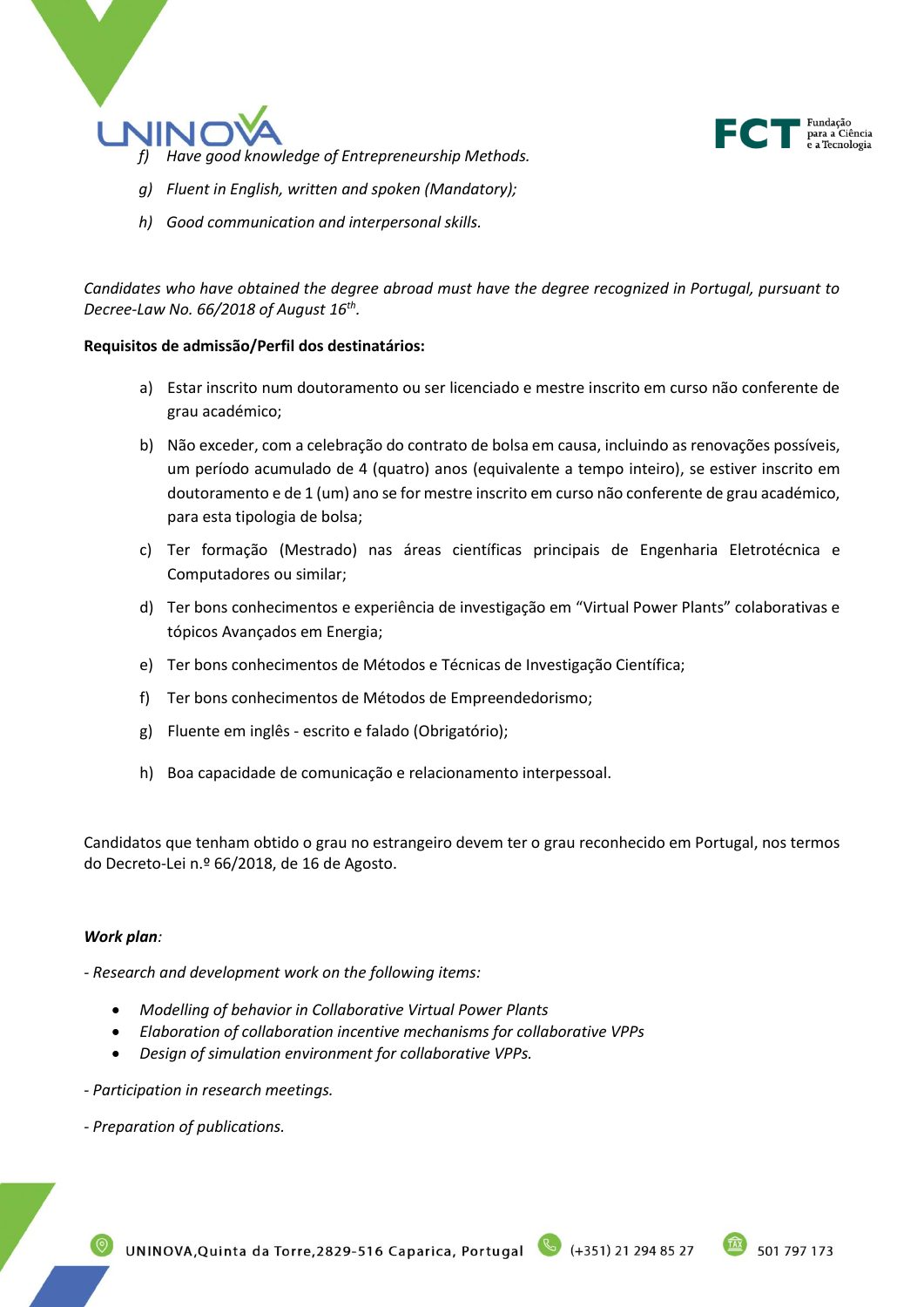



- Trabalho de investigação e desenvolvimento nos seguintes itens:

- Modelação de comportamento em "Virtual Power Plants" Colaborativas
- Elaboração de mecanismos de incentivo à colaboração para VPPs colaborativas
- Desenvolvimento de ambiente de simulação para VPPs colaborativos.

- Participação em reuniões de investigação.

- Elaboração de publicações.

*Applicable legislation and regulations: Statute of the Scientific Research Grantee, approved by Law No. 40/2004 of August 18, amended and republished by Decree-Law No. 202/2012, of August 27 and amended by Decree-Law No. 233/2012 of 29 October, Law No. 12/2013 of January 29 and Decree-Law No. 123/2019 of August 28.*

**Legislação e regulamentação aplicável**: Estatuto do Bolseiro de Investigação Científica, aprovado pela Lei n.º 40/2004, de 18 de Agosto, alterado e republicado pelo Decreto-Lei n.º 202/2012, de 27 de Agosto e alterado pelo Decreto-Lei n.º 233/2012, de 29 de Outubro, pela Lei n.º 12/2013, de 29 de Janeiro e pelo Decreto-Lei n.º 123/2019, de 28 de Agosto.

*Workplace: The work will be carried out at UNINOVA's facilities, in other facilities located at the FCT/NOVA Campus and/or in other facilities that may be necessary for its execution, under the scientific guidance of Prof. Luis Camarinha-Matos. UNINOVA will be the contracting entity.*

**Local de trabalho**: O trabalho será desenvolvido nas instalações do UNINOVA, noutras instalações situadas no Campus da FCT/NOVA e/ou noutras instalações eventualmente necessárias para a sua execução, sob a orientação científica do Prof. Luis Camarinha-Matos. O UNINOVA será a entidade contratante.

*Duration of the grant: The grant shall last for 12 months, provided that it does not exceed the period referred to in point (b) of the admission requirements and is scheduled to start in May 2022.*

**Duração da bolsa**: A bolsa terá a duração de 12 meses, desde que não ultrapasse o período mencionado na alínea b) dos requisitos de admissão e tem início previsto para Maio de 2022.

*Monthly maintenance allowance amount:* The amount of the scholarship corresponds to the value of  $\epsilon$  1 *144.64.* 

*The grantee also benefits from personal accident insurance during the period of granting the scholarship and may be reimbursed for voluntary social insurance equivalent to the 1st tier.*

*The scholarship will be paid monthly on the last business day of each month by bank transfer.*

**Valor do subsídio de manutenção mensal**: O montante da bolsa corresponde ao valor de 1 144,64€.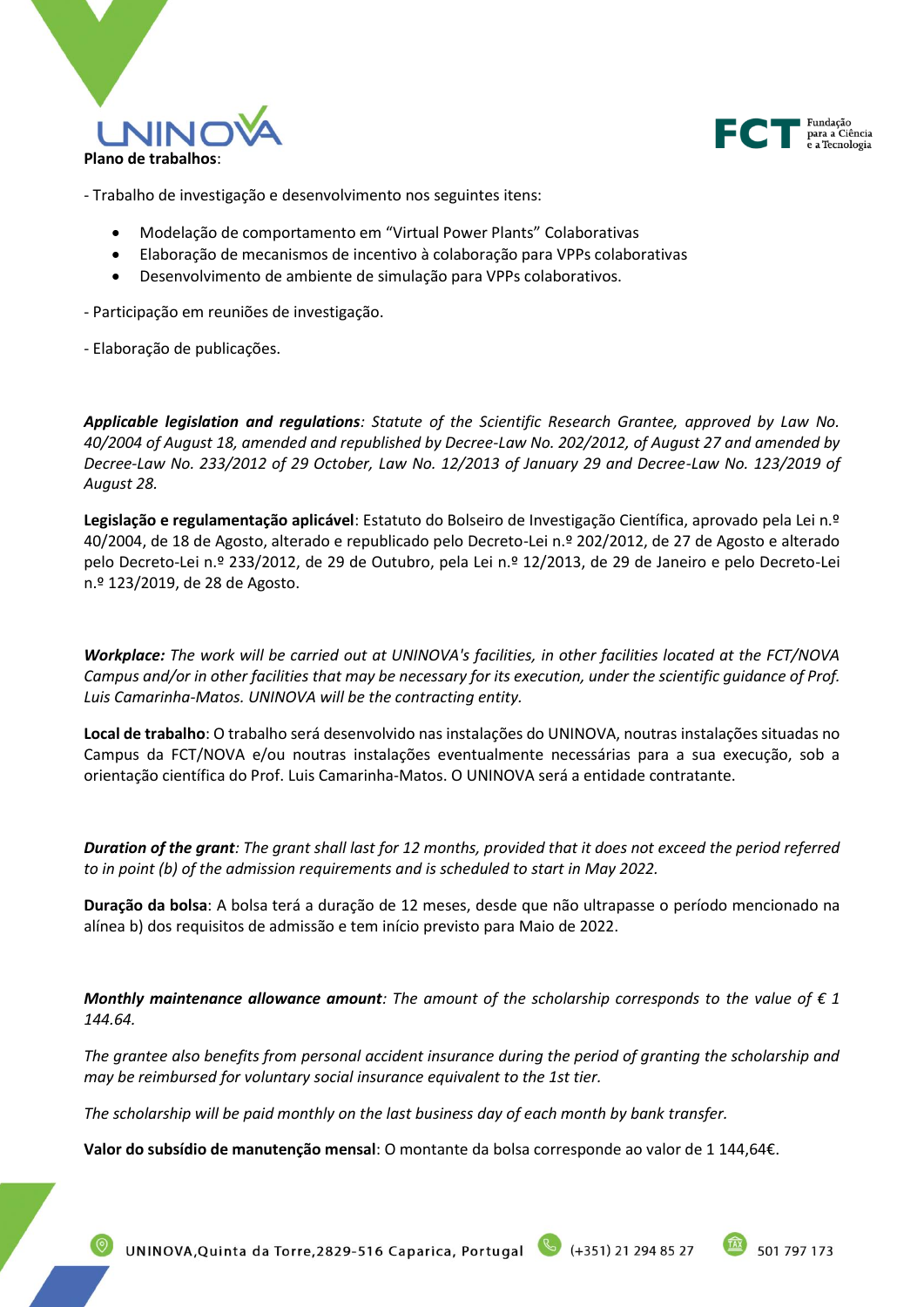



O(A) bolseiro(a) beneficia também de um seguro de acidentes pessoais durante o período de concessão da bolsa e poderá ser reembolsado do Seguro Social Voluntário equivalente ao 1º escalão.

A bolsa será paga mensalmente no último dia útil de cada mês por transferência bancária.

*Application deadline and form of submission of applications: The call for applications is open for the period from March 14th to March 25th .*

*Applications must be formalised by submitting the following documentation:*

- *... Curriculum Vitae;*
- *... Motivation Letter;*
- *... Certificate of Qualifications or declaration of commitment of honour on the ownership of the respective*  academic degree according to draft available on the UNINOVA website [\(https://www.uninova.pt/jobs](https://www.uninova.pt/jobs-opportunities)*[opportunities\)](https://www.uninova.pt/jobs-opportunities);*

*Upon contracting, the Certificate of Qualifications must be delivered;*

- *... Informed consent statement duly dated and signed, according to the draft available on the UNINOVA website [\(https://www.uninova.pt/jobs-opportunities\)](https://www.uninova.pt/jobs-opportunities);*
- *... Copy of ID;*
- *... Other documents attesting to what was reported on the CV.*

*In the event of contractualization, the selected candidate must present the Proof of registration in a doctorate or in a course not conferring an academic degree.*

*Applications must be submitted to UNINOVA or submitted by email to recrutamento@uninova.pt and to [cam@uninova.pt](mailto:cam@uninova.pt) with the subject UIDB/00066/2020\_BIx1\_Mar.22@UNINOVA.*

**Prazo de candidatura e forma de apresentação das candidaturas**: O concurso encontra-se aberto no período de 14 Mar a 25 Mar de 2022.

As candidaturas devem ser formalizadas, obrigatoriamente, através do envio da seguinte documentação:

- … Curriculum Vitae;
- … Carta de Motivação;
- … Certificado de Habilitações ou declaração de compromisso de honra sobre a titularidade do respetivo grau académico de acordo com minuta disponibilizada no site do UNINOVA [\(https://www.uninova.pt/jobs-opportunities\)](https://www.uninova.pt/jobs-opportunities);

Em sede de contratualização deverá ser entregue o Certificado de Habilitações;

- … Declaração de consentimento informado devidamente datada e assinada, de acordo com minuta disponibilizada no site do UNINOVA [\(https://www.uninova.pt/jobs-opportunities\)](https://www.uninova.pt/jobs-opportunities);
- … Cópia de documento de identificação;
- … Outros documentos que atestem o relatado no CV.

Em sede de contratualização, o candidato selecionado deverá entregar o Comprovativo de inscrição num doutoramento ou num curso não conferente de grau académico.

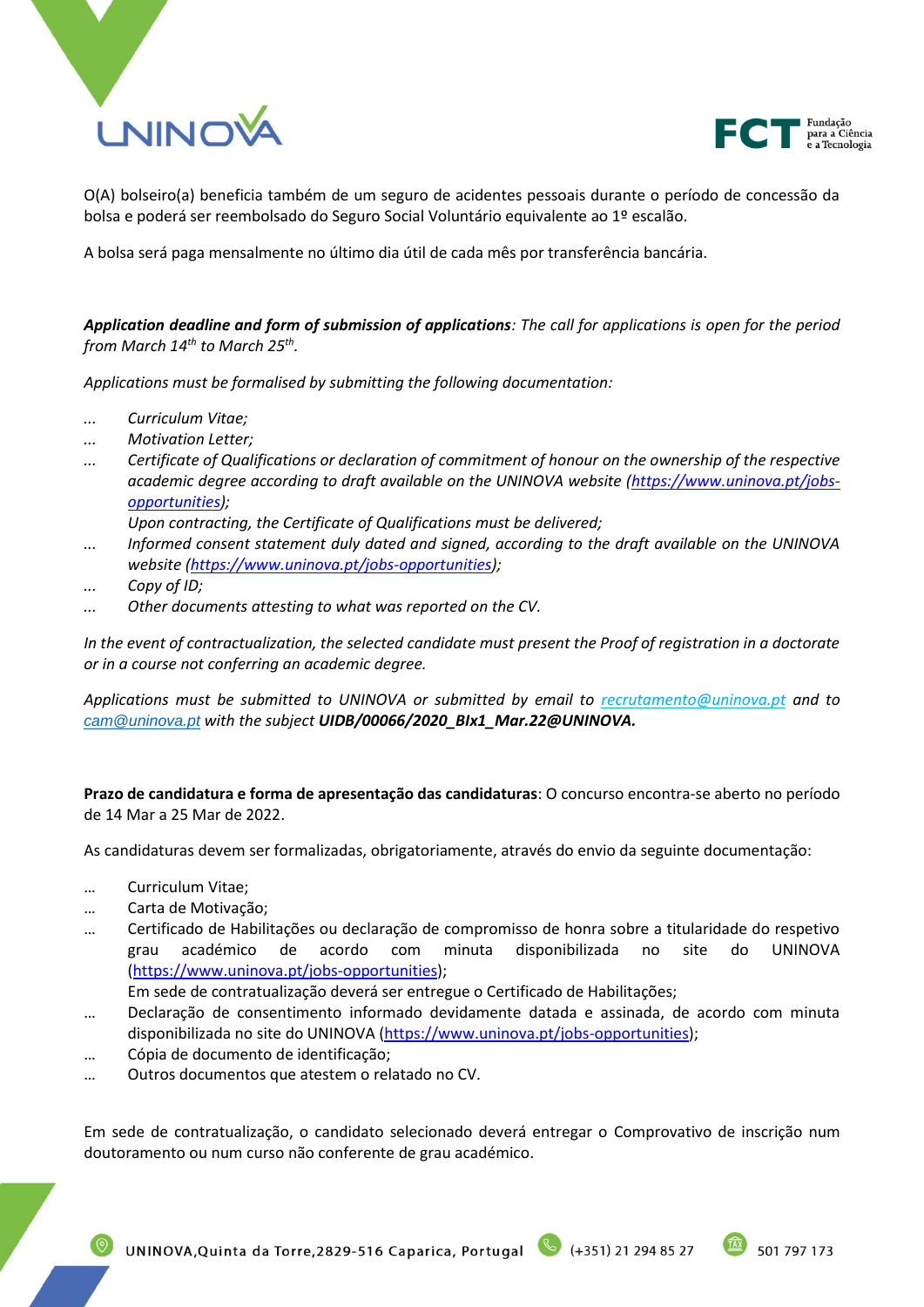



As candidaturas deverão ser entregues no UNINOVA ou submetidas por email para recrutamento@uninova.pt e também para [cam@uninova.pt](mailto:cam@uninova.pt) com o assunto **UIDB/00066/2020\_BIx1\_Mar.22@UNINOVA.**

*Selection methods: The selection methods to be used will be the following: analysis of submitted documents (50%), interview and/or knowledge tests (50%), with assessment of motivation and capabilities of the applicants.*

**Métodos de seleção**: Os métodos de seleção a utilizar serão os seguintes: análise dos documentos apresentados (50%), entrevista e/ou testes de conhecimentos (50%), com avaliação da motivação e capacidades dos candidatos.

#### *Members of the Jury:*

- *Prof. Luis Camarinha Matos*
- *Prof. Filipa Ferrada*
- *Prof. Ana Inês Oliveira*

#### **Membros do Júri:**

- Prof. Luis Camarinha Matos
- Prof. Filipa Ferrada
- Prof. Ana Inês Oliveira

*Form of advertising/notification of results: Both admitted and excluded candidates list with the final classification shall be published on the UNINOVA website [\(https://www.uninova.pt/\)](https://www.uninova.pt/) and all candidates will be notified by email.*

**Forma de publicitação/notificação dos resultados:** A lista com o(a) candidato(a) admitido(a) e com os candidatos excluídos com a classificação final será publicitada no sítio na internet do UNINOVA [\(https://www.uninova.pt/\)](https://www.uninova.pt/) e todos os candidatos serão notificados por e-mail.

*Preliminary Hearing and Deadline for Decision: After communicating the provisional list of the results of the evaluation, candidates have a period of 10 working days to express their opinion at a prior hearing of interested parties, pursuant to Articles 121 and following of the Code of Administrative Procedure.*

*The final decision will be rendered after the analysis of the statements presented during the preliminary hearing of interested parties. A complaint may be filed against the final decision within 15 working days, or, alternatively, an appeal may be filed within 30 working days, both counting from the respective notification.*

**Audiência Preliminar e Prazo Final de Decisão:** Após comunicação da lista provisória dos resultados da avaliação, os candidatos dispõem de um período de 10 dias úteis para, querendo, se pronunciarem em sede